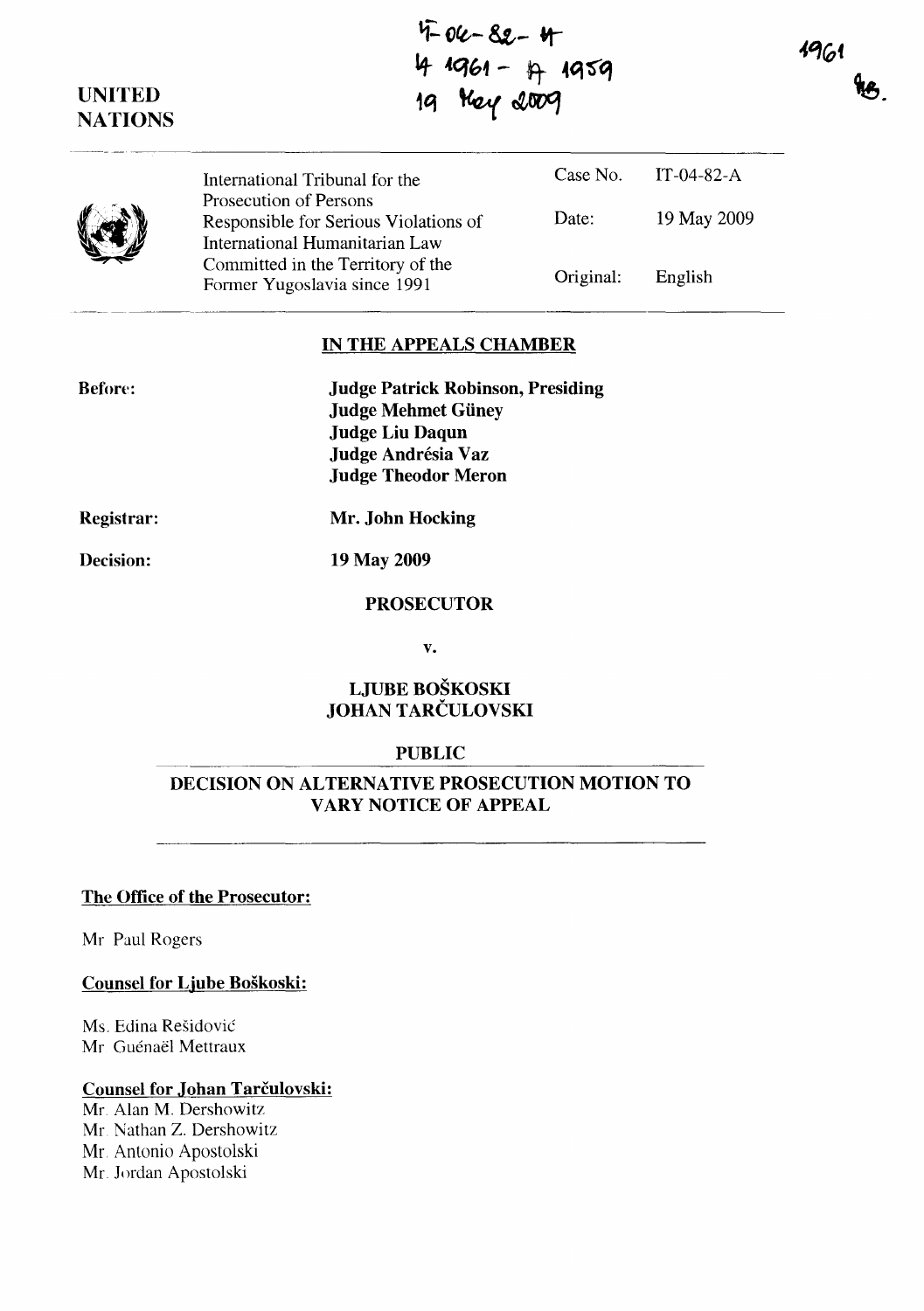

l. The Appeals Chamber of the International Tribunal for the Prosecution of Persons Responsible for Serious Violations of International Humanitarian Law Committed in the Territory of the former Yugoslavia since 1991 ("Appeals Chamber" and "Tribunal", respectively) is seized of an alternative request by the Office of the Prosecutor ("Prosecution") to vary its notice of appeal ("Alternative Request") submitted on 16 December  $2008<sup>1</sup>$  Ljube Boškoski ("Boškoski") responded to the Alternative Request on 23 December  $2008<sup>2</sup>$  and the Prosecution filed a reply on 24 December 2008. <sup>3</sup>

# **I. PROCEDURAL BACKGROUND**

2. On 10 July 2008, Trial Chamber II acquitted Boškoski of all counts in the Indictment, and ordered his release under Rule  $99(A)$  of the Rules.<sup>4</sup> The Prosecution has appealed that portion of the Trial Judgement.<sup>5</sup>

3. Boškoski filed his Respondent's Brief on 1 December  $2008$ , which claims that the Prosecution included three "new" grounds of appeal in the Prosecution Appeal Brief ("Allegedly new Grounds of Appeal").<sup>7</sup> Concerning the Allegedly new Grounds of Appeal, Boškoski asserts that they should be summarily dismissed because: (1) the Prosecution never raised them at trial and they are therefore waived;<sup>8</sup> and (2) they were never mentioned in the Notice of Appeal.<sup>9</sup> In the Prosecution Reply Brief, it stated, *inter alia,* that the Allegedly new Grounds of Appeal were raised at trial,  $\frac{10}{10}$  and that the Prosecution has not varied its grounds of appeal since the grounds remain as they were in the Notice of Appeal.<sup>11</sup> Furthermore, the Prosecution Reply Brief contains the Alternative Request in which the Prosecution moves "under Rule 108 to vary the [Notice of

<sup>--------------</sup> <sup>l</sup>The Alternative Request has been made in the Prosecution' s Reply Brief, filed confidentially on 16 December 2008 ("Prosecution Reply Brief'), *see* para. 14. A public redacted version of the Prosecution Reply Brief was filed on 24 December 2008, *see* Notice of Filing of Public Redacted Version of Prosecution' s Reply Brief.

<sup>2</sup> Boškoski Defence Response to Prosecution Motion to Vary Grounds of Appeal in Notice of Appeal, filed on 23 December 2008 ("Response").

<sup>,</sup> Prosecution Response to Boškoski Submission of 23 December 2008, 24 December 2008 ("Reply").

<sup>&</sup>lt;sup>4</sup> Prosecutor v. Ljube Boškoski and Johan Tarčulovski, Case No. IT-04-82-T, Judgement, 10 July 2008 ("Trial Judgement"), para. 606.

 $<sup>5</sup>$  Prosecution Appeal Brief, filed confidentially on 20 October 2008. A public redacted version of the Prosecution's</sup> Appeal Brief was filed on 3 November 2008; *see* Notice of Filing of Public Redacted Version of Prosecution' s Appeal Brief, 3 November 2008; Notice of Filing of Corrected Public Redacted Version of Prosecution's Appeal Brief, 4 November 2008, paras 103-104.

 $6$  Boškoski Defence Respondent Brief, filed on 1 December 2008 ("Respondent Brief").

<sup>7</sup>Respondent Brief, paras 148-230.

 $R$ Respondent Brief, paras 150, 184, 203, 214.

 $^{9}$  Respondent Brief, paras 151, 185, 204, 214.

<sup>&</sup>lt;sup>10</sup> Prosecution Reply Brief, para. 9.

 $\frac{11}{11}$  Prosecution Reply Brief, paras 10-13.